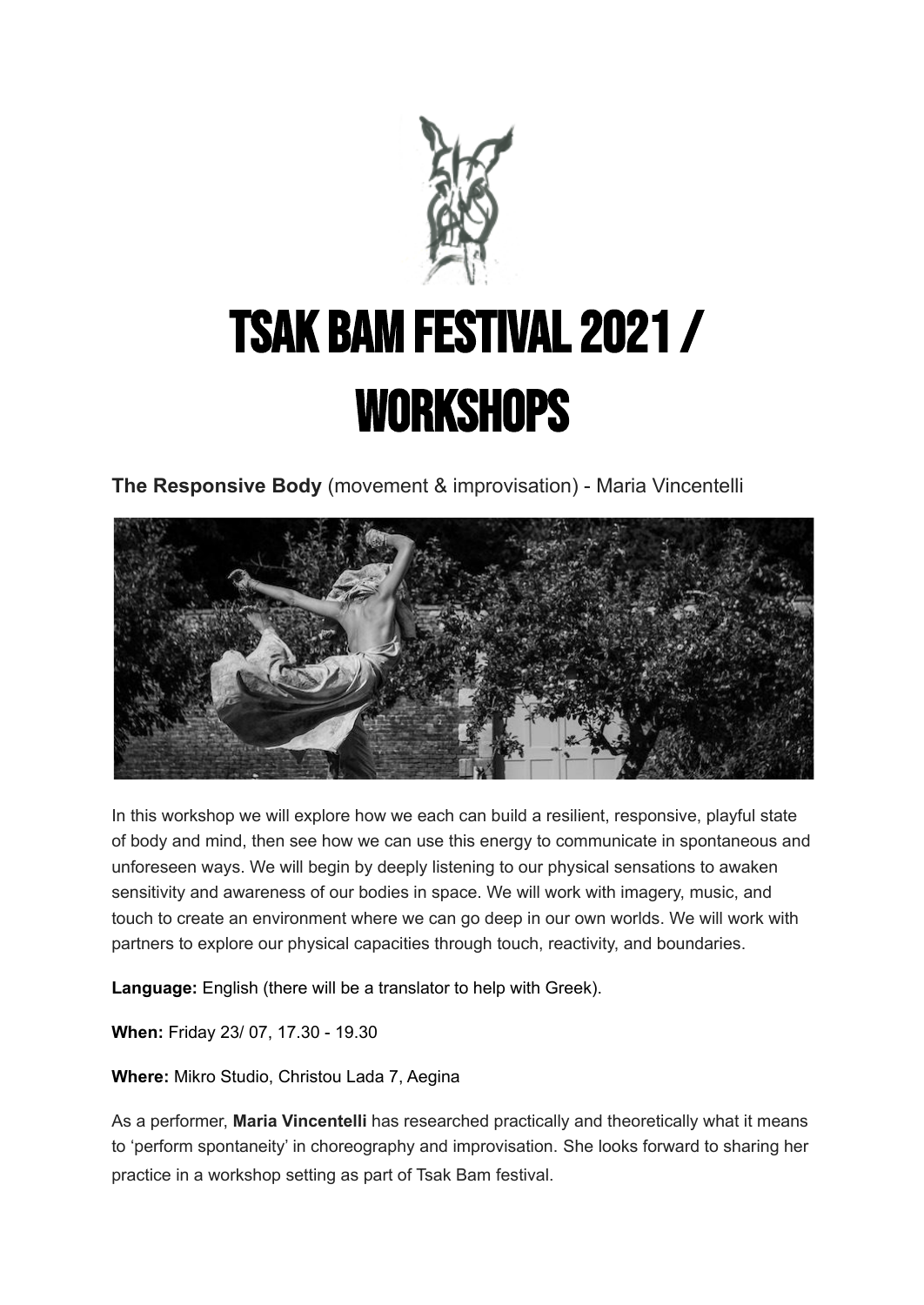## **Cinematus** (Filmmaking Workshop for Teens) - Oliwia Tado



Cinematus is a movie lab for teens that wish to explore the language of cinema. What is a movie scene, what does a cinematic shot mean, how do we translate a story into images?

We will work on ideas for short movie scenes and then we will turn them into scripts, storyboards and finally we will shoot. At the last meeting we will gather to watch the edited result together.

The workshop is for 6 to 10 children aged 13 to 16 years

**Languages**: English and Greek

**Duration**: 2 days + extra meeting for screening and discussion.

**When:** Saturday 24/07 + Sunday 25/07, 09:00 to 14:00

**Where:** Mikro Studio, Christou Lada 7, Aegina

**Oliwia Tado** (Oliwia Twardowska) was born in Łódź, Poland and has lived in Greece since the age of 18. She studied with a scholarship at the Cinema Department of the School of Fine Arts at the Aristotle University of Thessaloniki, from where she graduated in 2012 with a master's degree in film directing. She has directed three short films and has collaborated with the Italian television RAI 5, the Syros International Film Festival, the Onassis Cultural Center (Stegi), the Benaki Museum a.o. She has participated in workshops for screenwriting and production at the Creative Europe Media Desk. She leads workshops for teenagers in Athens and in isolated small villages of the Aegean islands. She is currently preparing the script for a feature film.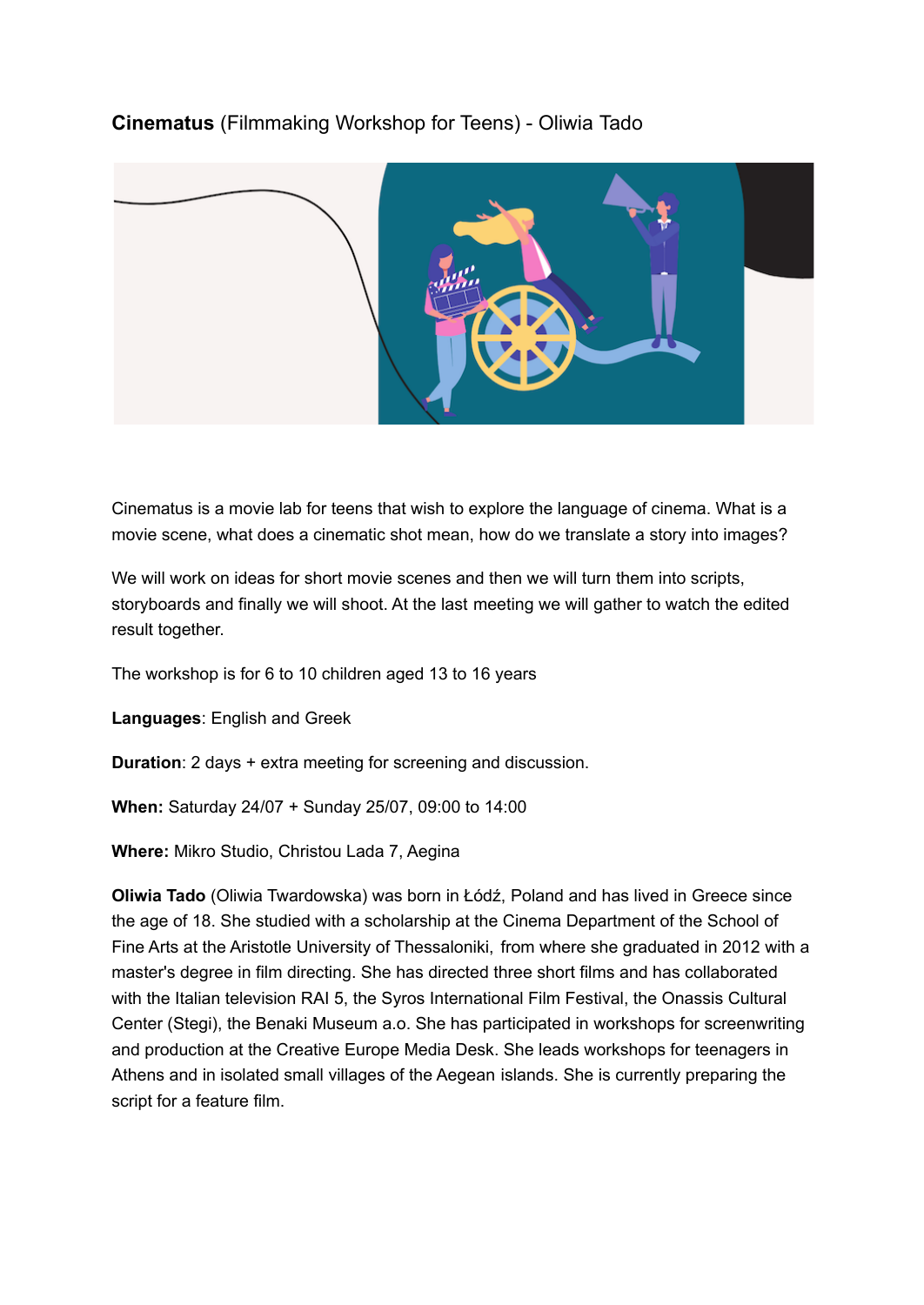**The effect of the physical sunlight: kinesthetic approaches and embodied responses in interaction with the sunlight** - Eleonora Ilia



An open research lab concerning one of the key elements that I am interested in choreographically - as it was revealed through my artistic research this year: the element of the physical sunlight.

How does it affect our human senses and influence kinesthetically our embodied responses? What kind of movement material could we produce in interaction with the physical sunlightespecially in a sunny island such as Aegina- and how differently does our body move if we take under consideration the contradiction between the sunlight and the physical shadow? How differently does our body react and is affected by the sunlight during the daytime? Could finally the physical sunlight create a natural scenography in outdoor, public spaces, so as to be able to create performing arts stages everywhere through the utilization of elements that exist in nature and our environment?

My aim is to let the participants sense, play and experience their embodied responses towards the sunlight through the activation of the human sensorium, willing to collect this initial movement material and their personal experience in order to share the produced outcomes later on.

For the participants who wish, there will be a presentation open to the public at the end of the lab on Sunday, 25th of July at 8pm at Kollato Estate, where the sunlight pours in.

**Languages**: English and Greek

**When:** Sunday 25/ 07 - Workshop: 6-8pm + Presentation: 8-8.30pm

**Where:** Ktima Kollatou, Aegina

**Eleonora Ilia**, born in Ioannina, (Greece) in 1983, studied Law at the Law Department of the National and Kapodistrian University of Athens, and additionally, she received her Degree in